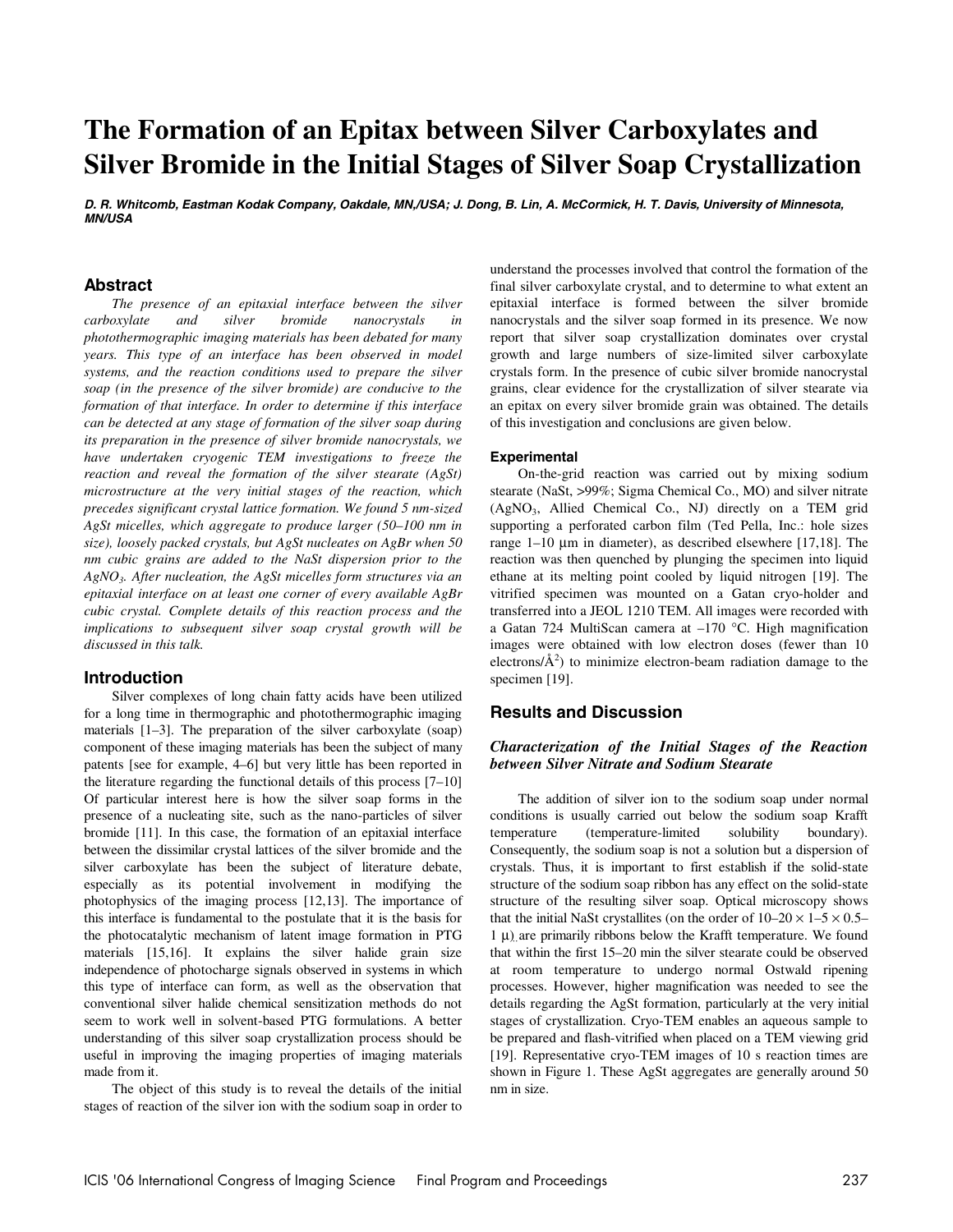



**Figure 2**. Silver stearate deposition on AgBr (50 nm) grains

**Figure 1**.  $[(C_{18}H_{35}O_2)_x(Na_{x-y})(Ag_y)(H_2O)_z]$  micelle aggregation.

In addition to the aggregates, many small "dots" less than 5 nm in size are also visible. All of the aggregates, large or small, are comprised of many of these much smaller, 5 nm particles loosely packed together. We propose that these dots are the very initial silver soap micelles having a mixed composition,  $[(C_{18}H_{35}O_2)_x(Na_x$  $_{\rm v}$ )(Ag<sub>v</sub>)(H<sub>2</sub>O)<sub>z</sub>], which is indistinguishable from [(H<sub>2</sub>O)<sub>z</sub>AgSt]<sub>n</sub> at this stage.

#### *Effect of AgBr Nanocrystals on the Initial Stages of the Reaction between Silver Nitrate and Sodium Stearate*

When  $AgNO<sub>3</sub>$  is added to the NaSt dispersion containing 50 nm AgBr nanocrystals, significant differences are observed. As in the case without AgBr, spherical  $[(H_2O)_zAgSt]_n$  micelles are initially formed. Quite unlike the AgBr-free reaction mixture, however, no subsequent aggregation of those silver stearate micelles was observed over equivalent reaction times. Instead, the AgSt micelles can be observed to adhere to the AgBr crystal surfaces. Initially, the nucleation site on the AgBr grain seems to be non-preferential, multiple deposits are observed over many crystallographic planes on the AgBr (Figure 2), and begin to coalesce into epitaxial buds.

The silver stearate micelle concentration diminishes, and fewer micelles are observed on the silver bromide surface. The composition of the pre-epitax was found by FT-IR to be AgSt crystals (likely retaining some water of hydration at this stage) resulting from subsequent additional deposition of AgSt micelles and Ostwald ripening of the incipient AgSt crystal.

As the reaction time prior to plunge-freezing is increased to 5 min, the AgSt buds become longer, and the first indication of the periodic AgSt lamellar structure begins to appear (Figure 3).



**Figure 3**. AgSt epitax growth.